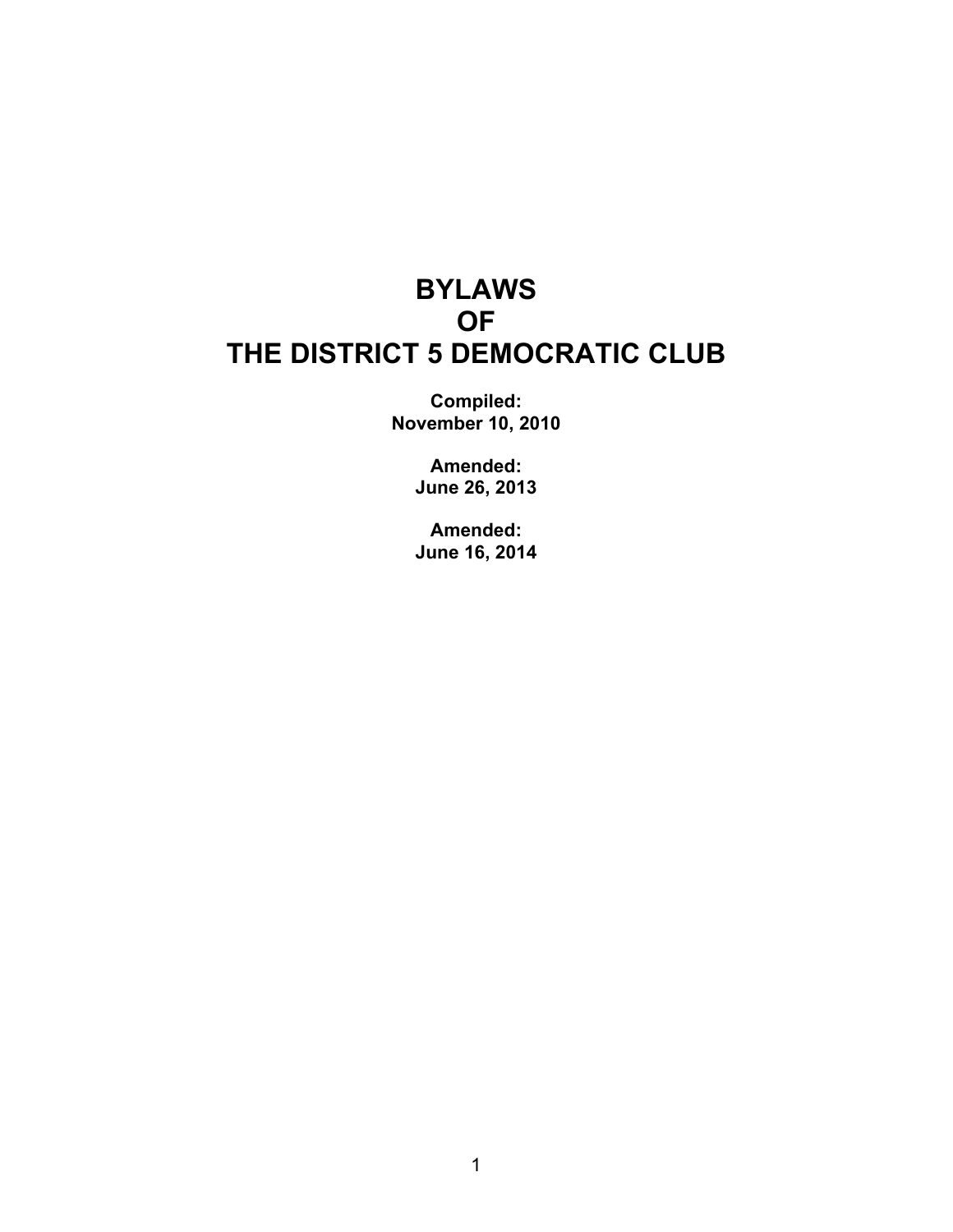# **TABLE OF CONTENTS**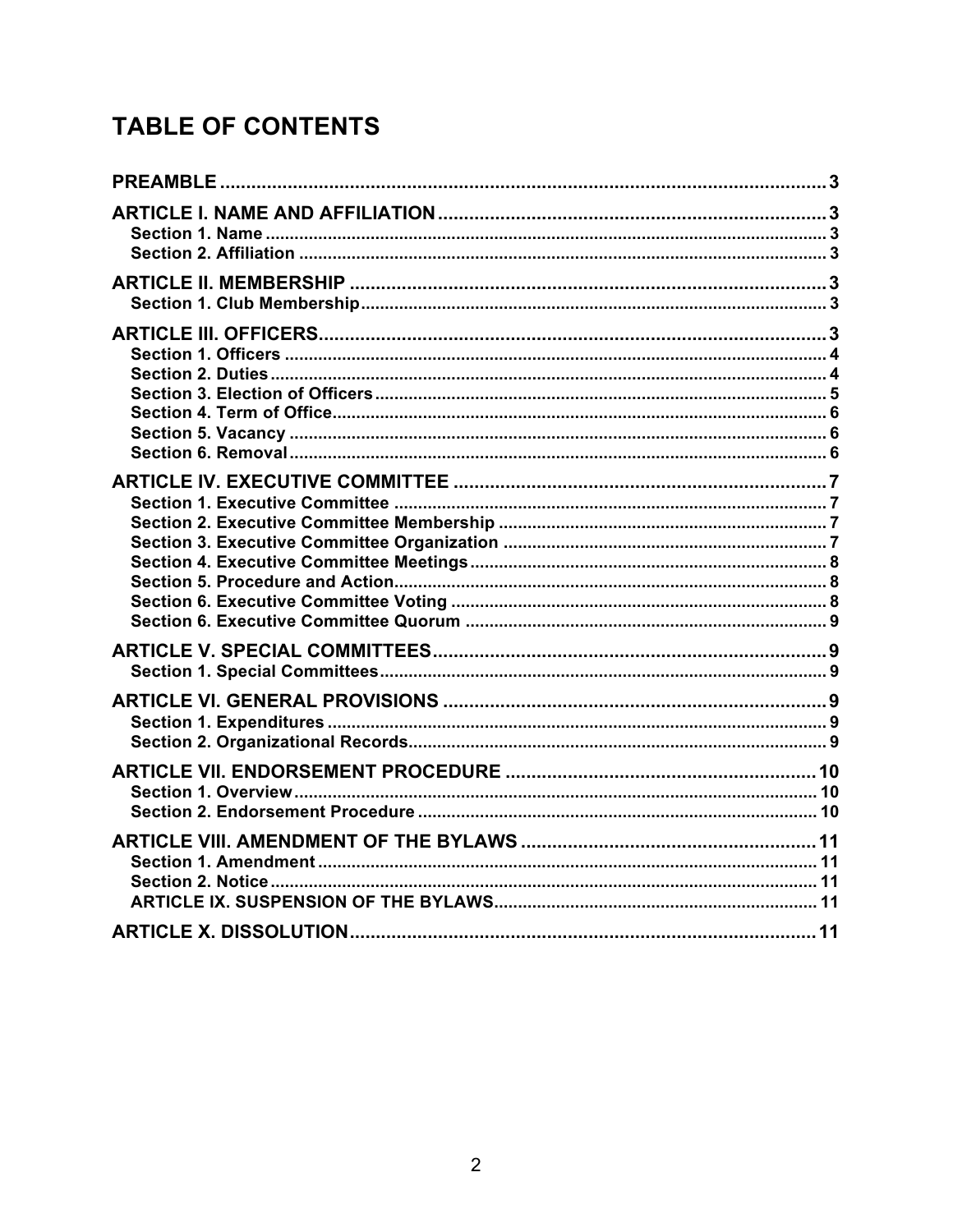# **PREAMBLE**

The District 5 Democratic Club will empower residents of District 5 to create a more effective and responsive government by promoting active interest and participation in governmental affairs, increasing the effectiveness of our government, and shaping and advancing the ideals and philosophies of the Democratic Party.

# **ARTICLE I. NAME AND AFFILIATION**

# **Section 1. Name**

a) The name of this Organization shall be the DISTRICT 5 DEMOCRATIC CLUB.

## **Section 2. Affiliation**

a) The District 5 Democratic Club shall be affiliated with the San Francisco Democratic Party and the California Democratic Party. The District 5 Democratic Club shall charter annually with the SF DCCC, and with the CDP as requested for Pre-Endorsement Conference Participation.

# **ARTICLE II. MEMBERSHIP**

## **Section 1. Club Membership**

- a) Regular membership in the club shall be open to residents of District 5 who are registered Democrats.
- b) Persons who do not meet the above qualifications may be admitted as nonvoting members of the club. No non-voting member may be used for the purpose of representation at any meeting of this Organization.
- c) Voting privileges are reserved for Members in Good Standing. Members in Good Standing are regular members who have paid yearly dues at a rate determined by a (2/3) vote of the Executive Board and attended at least one general membership meeting within the 12 months proceeding any vote in addition to the meeting at which a vote of the members will occur.
- d) Events co-sponsored by the District 5 Democratic Club may be counted as qualifying meetings so long as the Executive Board approves the event as a qualifying meeting prior to the event. Such vote shall by simple majority.

# **ARTICLE III. OFFICERS**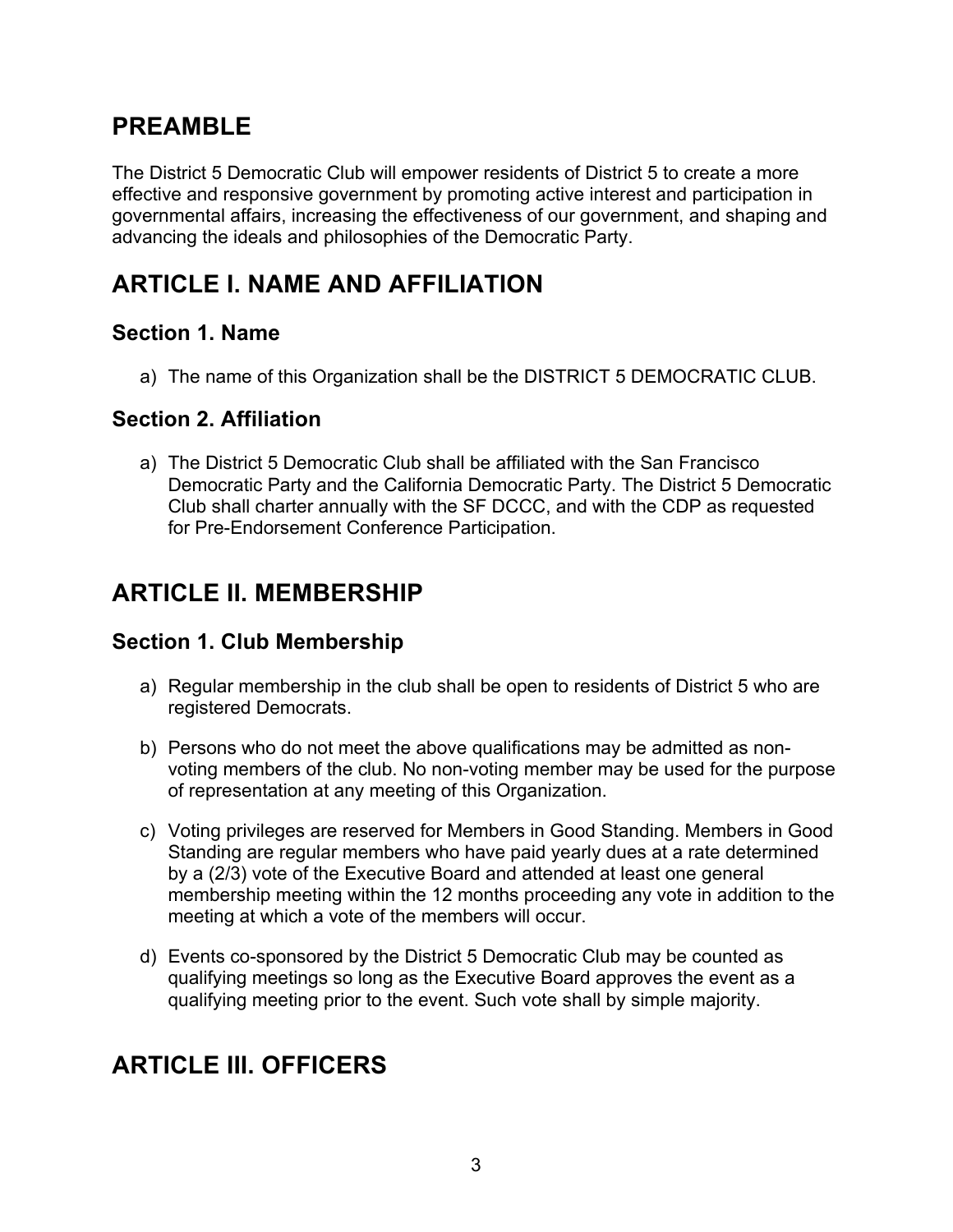## **Section 1. Officers**

a) The elected officers of this Organization shall be: President, Vice President of External Affairs, Vice President of Internal Affairs, Secretary, and Treasurer.

### **Section 2. Duties**

### **President**

- a) The President shall be the official voice of this Organization and shall be its representative at all Democratic Party functions. The President shall preside over all meetings of this Organization. The President shall create standing committees and appoint chairs of all standing committees and the chairs and membership of all special committees, unless otherwise provided for in these Bylaws.
- b) All appointments of the President are subject to the approval of the District 5 Democratic Club Executive Committee.
- c) The President shall establish an organizational calendar and shall make all efforts to maintain and strengthen communications between the various member clubs.

### **Vice President of External Affairs**

- a) The Vice President of External Affairs shall be responsible to the President.
- b) The Vice President of External Affairs shall coordinate outreach efforts, cosponsored activities, and major community and external events. The Vice President of External Affairs shall further assist in the managing of the Organization's outreach to Democratic organizations seeking support from the Organization. Voter registration efforts shall fall under the purview of the Vice President of External Affairs.

### **Vice President of Internal Affairs**

- a) The Vice President of Internal Affairs shall be responsible to the President.
- b) The Vice President of Internal Affairs shall be a member of all standing and special committees and shall manage the Organization's functionality, including the membership database and the annual chartering with the SFDCCC.
- c) In the absence of the President, the Vice President of Internal Affairs shall preside at the meetings of this Organization.
- d) Should a vacancy occur in the presidency of this Organization, the Vice President of Internal Affairs shall assume the duties of President until such time as a replacement is selected according to these Bylaws.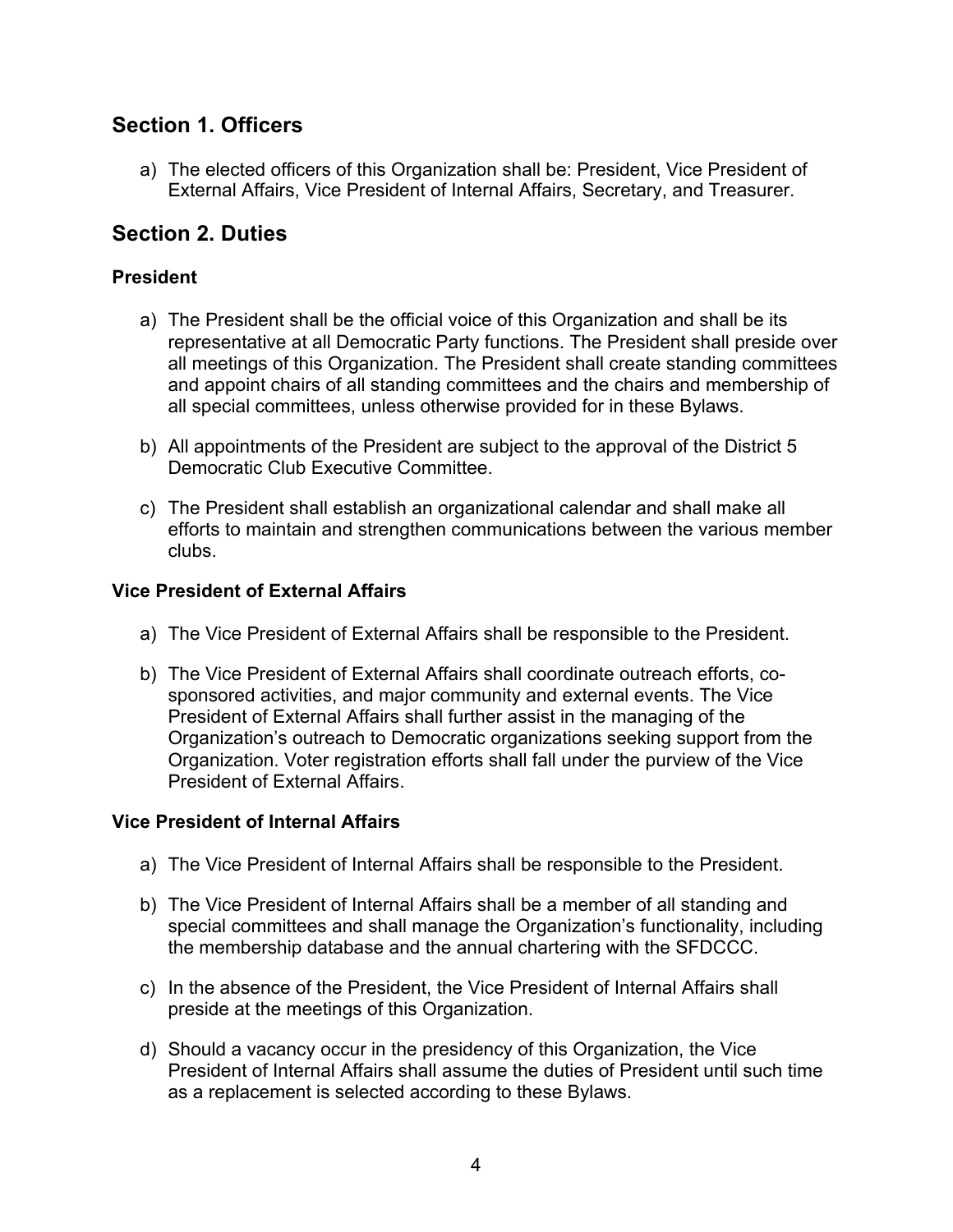### **Treasurer**

- a) The Treasurer shall be responsible to the President.
- b) The Treasurer shall be responsible for all tracking all fund raising reporting activities of the Organization, shall submit financial statements to the Executive Committee at each regularly scheduled Executive Committee meeting, and shall be a member of any official fundraising Committee.
- c) In addition, the Treasurer shall be responsible for seeing that all disbursements, receipts, banking relationships, FPPC & Ethics statements and in general, any and all bookkeeping responsibilities of the Organization are fully and properly performed. An annual budget of the Organization shall be prepared for approval of the Executive Committee at least thirty (30) days prior to the September Executive Committee meeting.

#### **Secretary**

- a) The Secretary shall be responsible to the President.
- b) The Secretary shall maintain all meeting minutes of the Organization, serve all required notices, and discharge any other duties at the discretion of the President. The Secretary shall prepare materials as necessary to maintain the Organization's current membership in the San Francisco Democratic Party. The Secretary shall be responsible for overseeing the Organization's website and social media presence.

### **Section 3. Election of Officers**

- a) All officers shall be elected annually at the first membership meeting of the Organization following the November election,
- b) The President, Vice President of Internal Affairs, Vice President of External Affairs, Secretary, and Treasurer shall be elected by the entire membership of this Organization in the order listed.
- c) An unsuccessful candidate for an officer position may be elected for any remaining officer position provided they meet all requirements as stipulated by these Bylaws.
- d) All candidates for office shall file their "intent to run" with the Secretary at least fourteen (14) days prior to election.
- e) Every Member in Good Standing shall be eligible for any office in this Organization.
- f) At the beginning of any meeting in which an officer election will occur, a Member in Good Standing will be elected from among the Members in Good Standing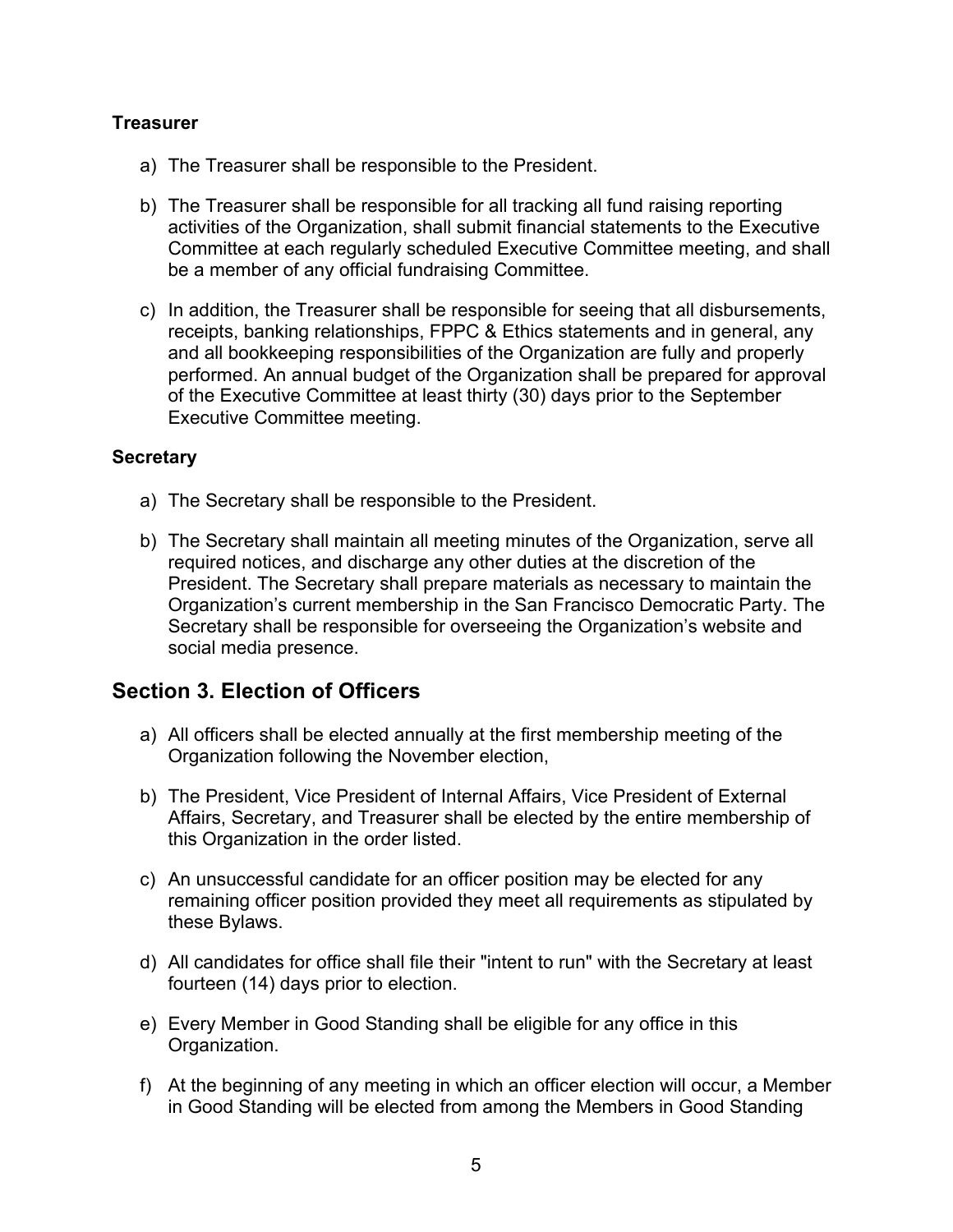present and voting to be responsible for conducting the officer election. The member elected to conduct the officer election shall not be a candidate for any officer position considered at that meeting.

- g) For the initial election of officers following the founding of the Organization, candidates are not required to be Members in Good Standing but are required to be registered Democrats residing in District 5.
- h) If a Member in Good Standing declares their intent to be a candidate for any office (excepting Democratic Party positions) that will appear on any District 5 ballot, the person will be ineligible to run for officer positions within the Organization. Any officer who declares their candidacy will step down from their leadership position immediately. Declaring intent to run is defined as either pulling papers or forming an exploratory committee.

## **Section 4. Term of Office**

a) Officers elected at the first membership meeting following the November election shall take office upon adjournment of that meeting. Officers shall serve a term of one year, or until the conclusion of the next duly noticed officer elections meeting, whichever is longer, unless removed pursuant to Section 6 of this Article.

# **Section 5. Vacancy**

- a) Vacancy in any of the offices shall be filled by a majority vote at a meeting of the Executive Committee, which shall be summoned upon at least three (3) weeks notice.
- b) If an officer resigns or becomes ineligible, the Executive Committee shall appoint an interim officer, and there will be an election for the officer position at the next general membership meeting so long as the next general membership meeting is at least three weeks after the office was vacated.

## **Section 6. Removal**

- a) Any officer may be removed by two-thirds (2/3) vote at a meeting of the Executive Committee contingent upon the following procedures;
- b) Written charges shall be provided against the officer to every member of the Executive Committee at least five (5) weeks in advance of the meeting at which the removal shall be moved.
- c) The officer shall be given the opportunity to answer said charges and to know the identity of their accuser(s).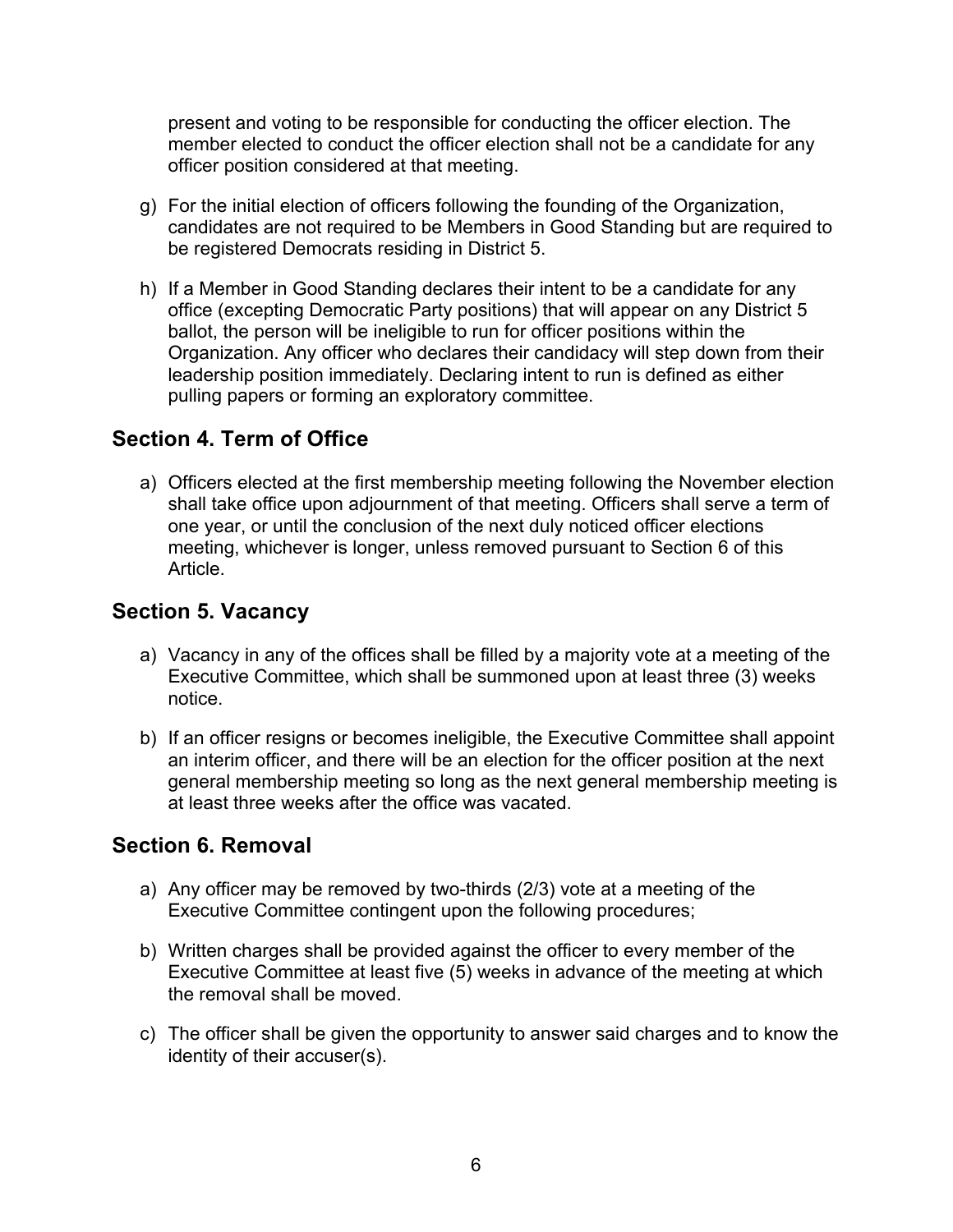- d) A motion for removal, if passed, shall take effect immediately, at which time a vacancy shall be declared pursuant to Section 5 of this Article. If within twenty four (24) hours the officer submits a resignation, the motion to remove shall be expunged from all records and the resignation shall be recorded as such.
- e) The excessive absence of an officer at properly noticed events of the Executive Committee shall constitute a resignation of his or her office. At the close of the second consecutive event in which an officer has not submitted a written excuse for absence or submitted an officer's report, his or her office shall be declared vacant via dereliction of duty.
- f) When personal, academic or professional obligations prevent an officer's Executive Committee attendance, an officer may submit a written note and an officer's report prior to the next meeting directed to the president and secretary as a sufficient excuse for absence.

# **ARTICLE IV. EXECUTIVE COMMITTEE**

# **Section 1. Executive Committee**

a) There shall be an Executive Committee of this Organization, which shall have all the powers and duties of this Organization when the full membership is not in actual session.

# **Section 2. Executive Committee Membership**

- a) The Executive Committee shall consist of the following members:
	- 1) All elected Officers of the District 5 Democratic Club.
	- 2) The chairs of all Standing Committees.
	- 3) The immediate past President. If the immediate Past President did not serve their full term, they shall not be eligible for this seat.
	- 4) Any officers of the Democratic National Committee, California Democratic Party or SFDCCC members living in District 5. Officers of these entities shall not be counted towards or against quorum of the Executive Committee and shall not be subject to the attendance requirements of the Executive Committee. These members shall not be eligible to vote as members of the Executive Committee.

# **Section 3. Executive Committee Organization**

a) The President shall be the Chair of the Executive Committee, and the Secretary shall be the Secretary of the Executive Committee.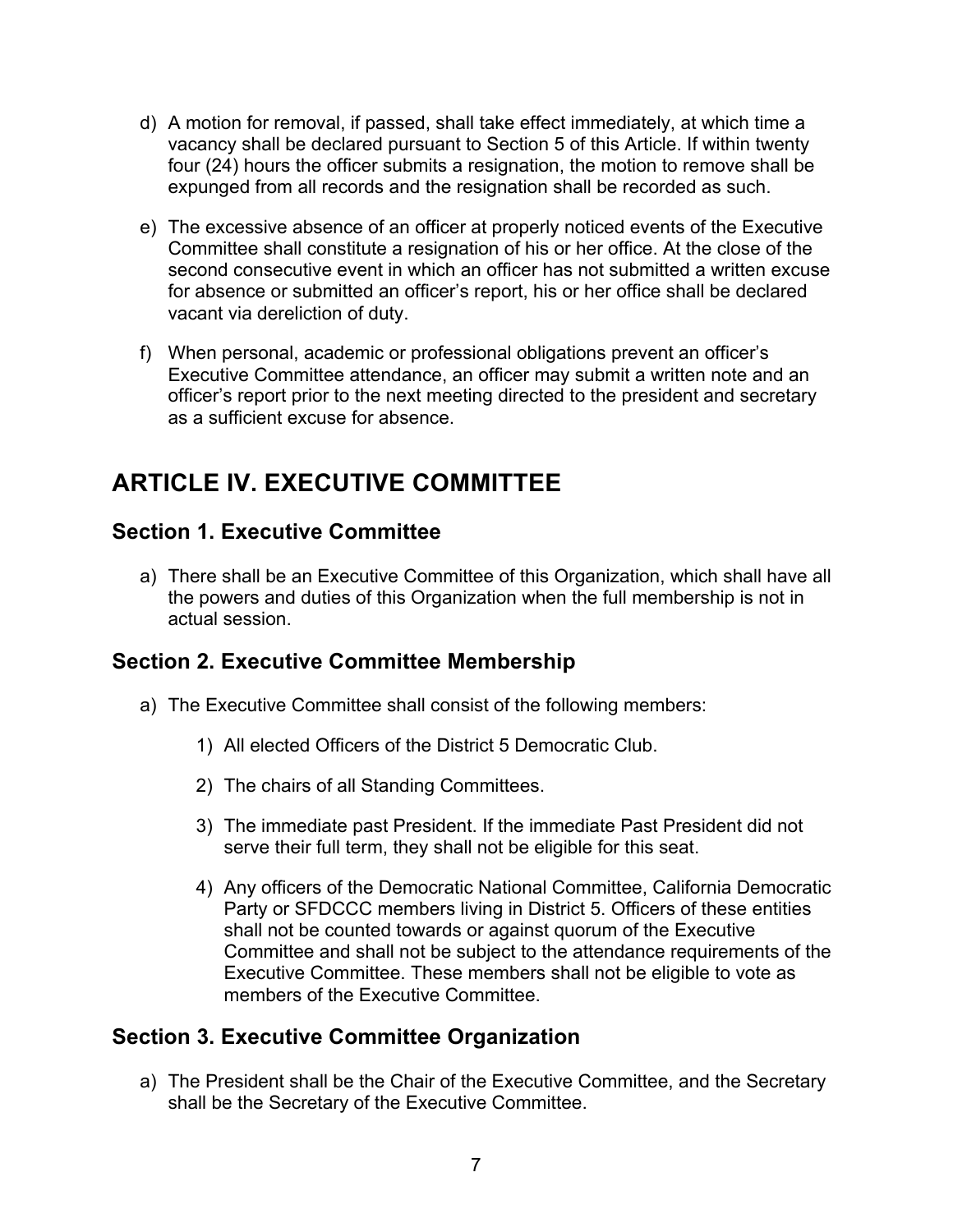## **Section 4. Executive Committee Meetings**

- a) The Executive Committee shall meet a minimum of four (4) times a year.
- b) The Executive Committee may convene special meetings in the following manner:
	- 1) At the call of the President and at such a time and in such a place as the President may designate; or
	- 2) Upon written request to the President of a majority of the Members in Good Standing OR 2/3 of the Executive Committee and at such a time and in such a place as they may designate.
- c) Notice of regular and special meetings of the Executive Committee shall be given by the Secretary. The Secretary shall send notices via electronic mail and, when electronic mail is not available, deposit the notices in the United States Mail addressed to each member of the Executive Committee at least ten (10) days prior to the convening of each meeting. If special meetings are called with less than ten days notice, the Secretary must notify the Committee by telephone.

### **Section 5. Procedure and Action**

- a) The Executive Committee shall have the power to amend these Bylaws (in accordance with Articles IX and X of these Bylaws), adopt such resolutions as may be in order, and take such actions as may be appropriate and consistent with these Bylaws.
- b) The Executive Committee meetings and all its meetings shall be run according to these Bylaws and Robert's Rules of Order (Newly Revised).
- c) Any report or resolution to be presented to the Executive Committee must be copied in sufficient numbers as to allow each member one (1) copy.

## **Section 6. Executive Committee Voting**

- a) Executive Members must be present at an executive meeting in order to vote.
- b) If an executive committee member is participating by phone, (s)he may vote by phone.
- c) No proxy voting for Executive Board officers is allowed, except by text message or email.
- d) No absentee voting for Executive Board Officers is allowed.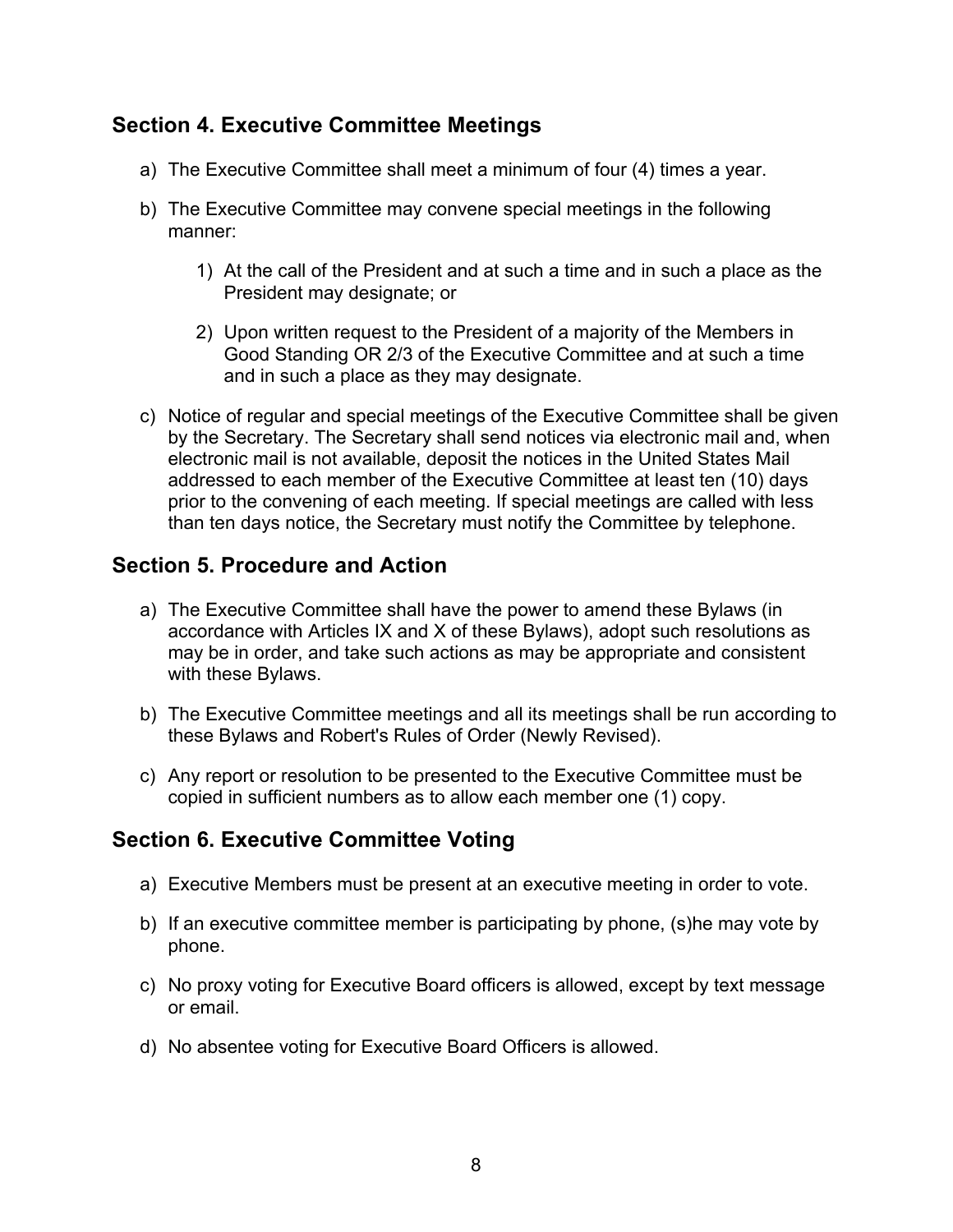## **Section 6. Executive Committee Quorum**

a) Four (4) members of the Executive Committee shall constitute a quorum for the transaction of business. In the event there are less than 4 total officers of the executive committee, quorum shall be defined as a majority of elected officers.

# **ARTICLE V. SPECIAL COMMITTEES**

### **Section 1. Special Committees**

- a) A Special Committee may be created, at the direction of the President, for any club issues in need of special consideration not already covered by a Standing Committee. Chairs of special committees shall be non-voting members of the executive board.
- b) The Chair of any Special Committee shall be a Member in Good Standing appointed by the President and approved by a majority vote of the Executive Committee. A process for determining the other members of the committee will be developed by the Executive Committee.

# **ARTICLE VI. GENERAL PROVISIONS**

### **Section 1. Expenditures**

- a) Expenditures in excess of fifty dollars (\$20.00) shall be subject to prior approval by the President.
- b) Expenditures in excess of one hundred dollars (\$100.00) shall be subject to prior approval by a majority of the Executive Committee.
- c) All expenditures approved and incurred by individual members must provide a receipt for reimbursement. The cutoff time for reimbursement of funds is the next filing deadline after the expense has been incurred.

## **Section 2. Organizational Records**

a) The President, Secretary and Treasurer shall, whenever possible, forward relevant organizational records at an established District 5 Democratic Club archive information including but not limited to photos, memorabilia, meeting minutes, leadership rosters, conference notes, agendas, credentials reports and other statements shall be forwarded periodically and at the close of each year. Such records serve to preserve the history of the Organization for future members.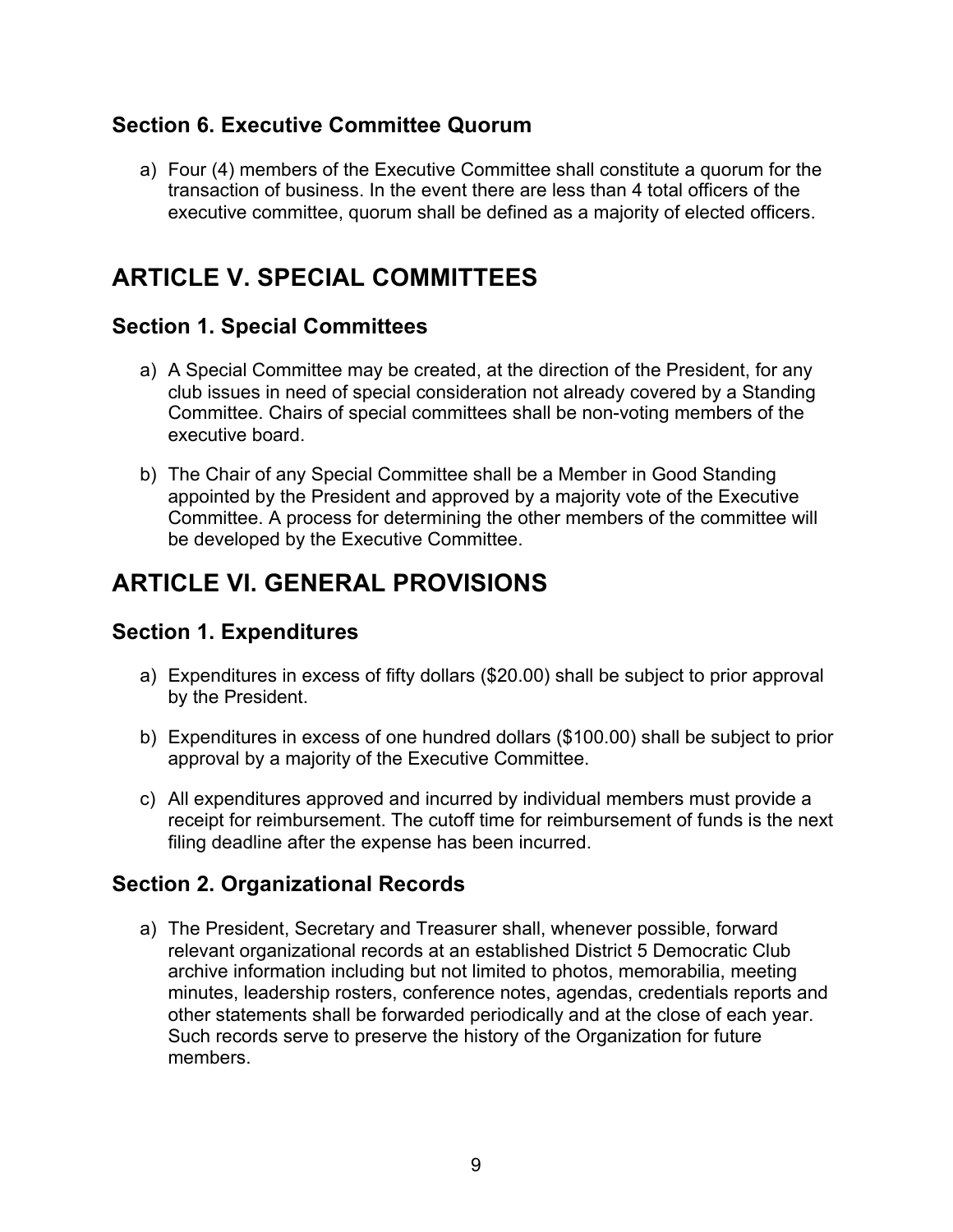# **ARTICLE VII. ENDORSEMENT PROCEDURE**

# **Section 1. Overview**

- a) The District 5 Democratic Club may endorse:
	- 1) A Democratic candidate in partisan political office;
	- 2) Democratic primary candidates for major political office;
	- 3) Any Democrat for non-partisan political office;
	- 4) Any initiative, measure, advisory petition, or action;
	- 5) Any Democrat running for any office in the Democratic Party structure.
- b) The District 5 Democratic Club may not endorse:
	- 1) Non-Democrats for any position.
	- 2) Any candidate running for an office that will not appear on any District 5 ballot, with the exception of candidates for the Democratic Party structure.

## **Section 2. Endorsement Procedure**

- a) The Issues & Action Committee shall inform each eligible candidate, in writing, including email, of endorsement procedure.
- b) The candidates will be invited to either speak at the endorsement meeting and/ or fill out a questionnaire created by the Issues & Action Committee and approved by the Executive Committee by a majority vote.
- c) Once all candidates have been given an equal opportunity to participate, the Members in Good Standing present and voting must vote in the affirmative by at least a fifty percent plus one vote (50% +1) majority for the endorsement to become official.
- d) Endorsements of non-ballot issues may be made by the club at any general membership meeting without prior notification. This is open but not limited to endorsements of other clubs or organizations, pending votes by the local, state or federal legislature, and community events. The Members in Good Standing present and voting must vote in the affirmative by at least a fifty percent plus one vote (50% +1) majority for the endorsement to become official.
- e) The Executive Committee is permitted to submit recommendations for any item under endorsement consideration by the Club. Such a recommendation must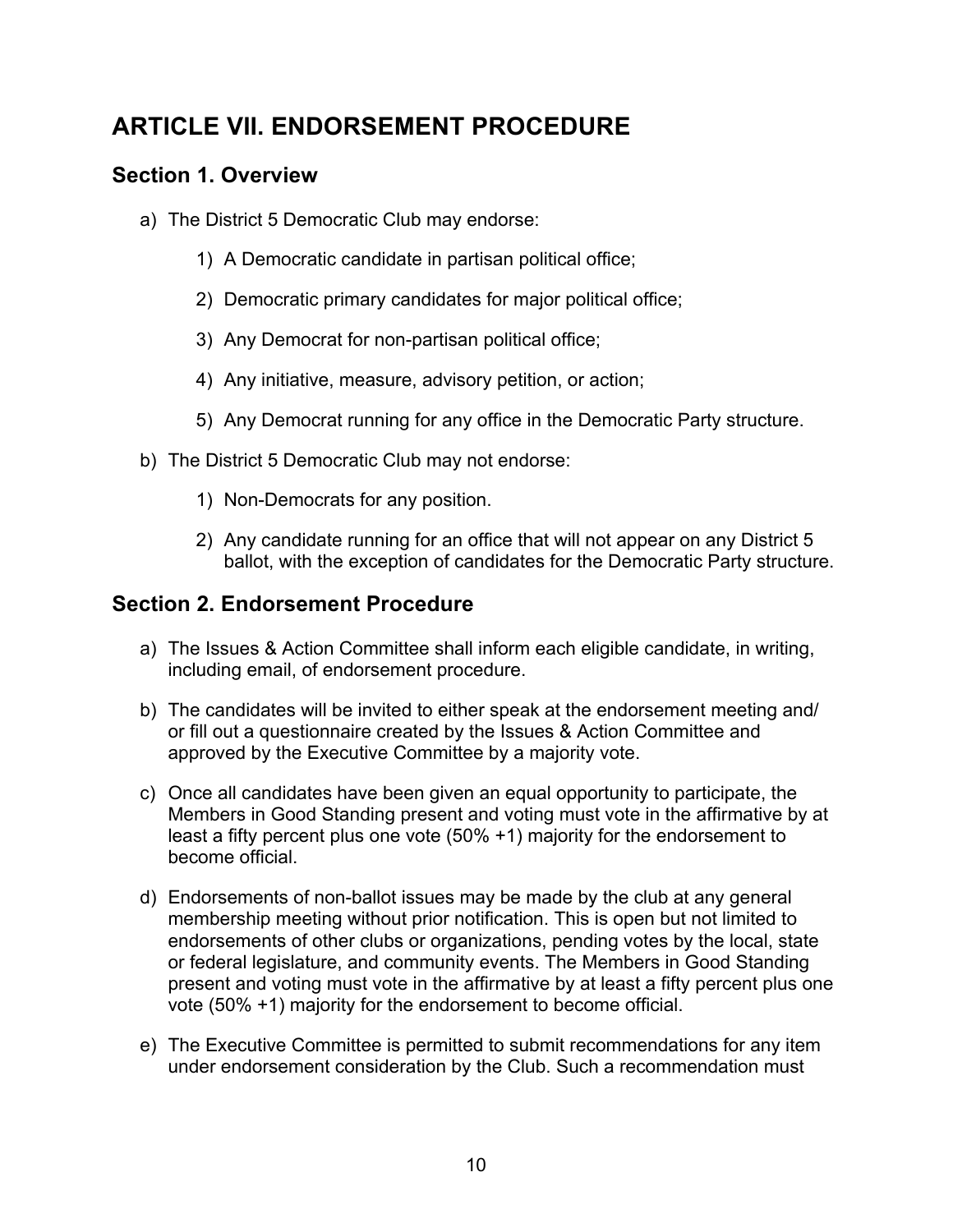have the support of 2/3 of the Executive Committee to be presented to the Club's membership.

f) If any candidate or measure endorsed by the Organization misrepresents the endorsement of the Organization, the endorsement will be automatically lost. This includes failure to include the specific ranking of any endorsement for #2 or #3 ranking, a dual endorsement, or other specific comments. At the President's discretion, the details of the endorsement may be provided in writing to the candidates, and the candidate may be required to sign to acknowledge receipt.

# **ARTICLE VIII. AMENDMENT OF THE BYLAWS**

# **Section 1. Amendment**

- a) These Bylaws may be amended by two-thirds (2/3) vote of all the Members in Good Standing present and voting at any general membership meeting, or by two-thirds (2/3) vote at any Executive Committee meeting.
- b) Any amendments to the Bylaws shall take effect on the first Monday after the adjournment of the general membership meeting at which the change was approved unless a specific exception is stated in the motion to amend.

# **Section 2. Notice**

a) Notice to amend the Bylaws shall be given twenty-one days prior to any general membership meeting at which such a change is to be voted upon.

# **ARTICLE IX. SUSPENSION OF THE BYLAWS**

- a) Any section of these Bylaws may be suspended by a two-thirds (2/3) vote of those present and voting at any meeting of the Executive Committee or by a twothirds (2/3) vote of those Members in Good Standing present and voting at any general or properly noticed special membership meeting. A motion to suspend must identify the Article and Sections being suspended and may not suspend more than one article. This Article may not be suspended.
- b) Any suspension of the Bylaws shall only persist until the end of the meeting at which the suspension was passed.

# **ARTICLE X. DISSOLUTION**

a) Dissolution requires unanimous approval of the Executive Committee and approval of three-fourths (3/4) of the Members in Good Standing present and voting at two consecutive general meetings of the District 5 Democratic Club.